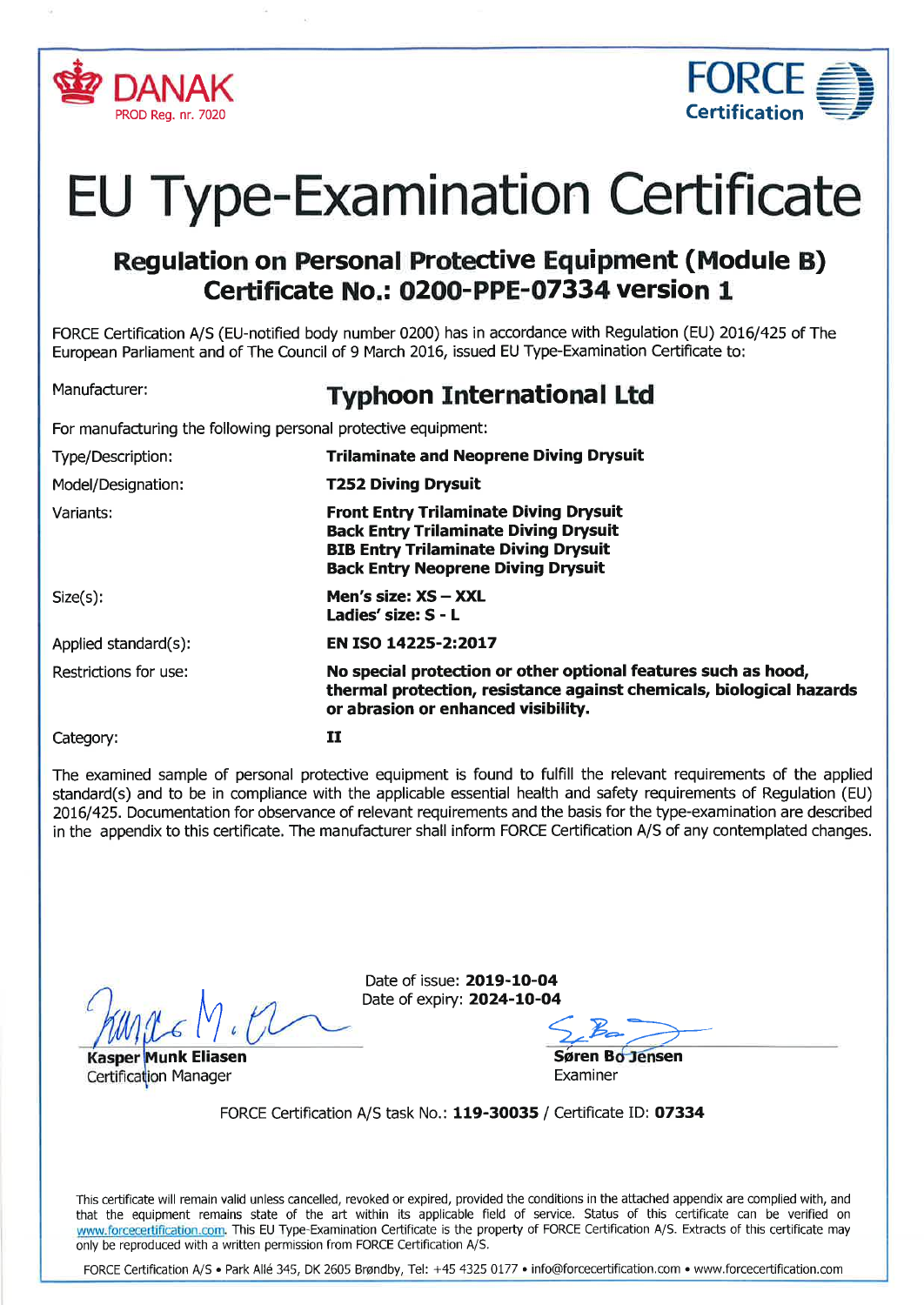## Appendix to EU Type-Examination Certificate

Regulation on Personal Protective Equipment (Module B)

Certificate No.: 0200-PPE-07334 version <sup>1</sup> Issued by FORCE Certification A/S - EU-notified body number 0200



Page 1 of 3

Manufacturer: Typhoon International Ltd Limerick Road, Redcar Cleveland TSlOsJU UK

#### Identification of personal protective equipment:

Type/Description: Trilaminate and Neoprene Diving Drysuit

Model/Designation: T252 Diving Drysuit

Variants: Front Entry Trilaminate Diving Drysuit Back Entry Trilaminate Diving Drysuit BIB Entry Trilaminate Diving Drysuit Back Entry Neoprene Diving Drysuit

or abrasion or enhanced visibility.

 $Size(s):$  **Men's size: XS - XXL** Ladies' size: S - L

Applied standard(s): **EN ISO 14225-2:2017** 

Restrictions for use: No special protection or other optional features such as hood,

Category: **II** 

#### Design:





thermal protection, resistance against chemicals, biological hazards

Back Entry Trilaminate Diving Drysuit Back Entry Neoprene Diving Drysuit

FORCE Certification A/S · Park Allé 345, DK 2605 Brøndby, Tel: +45 4325 0177 · info@forcecertification.com · www.forcecertification.com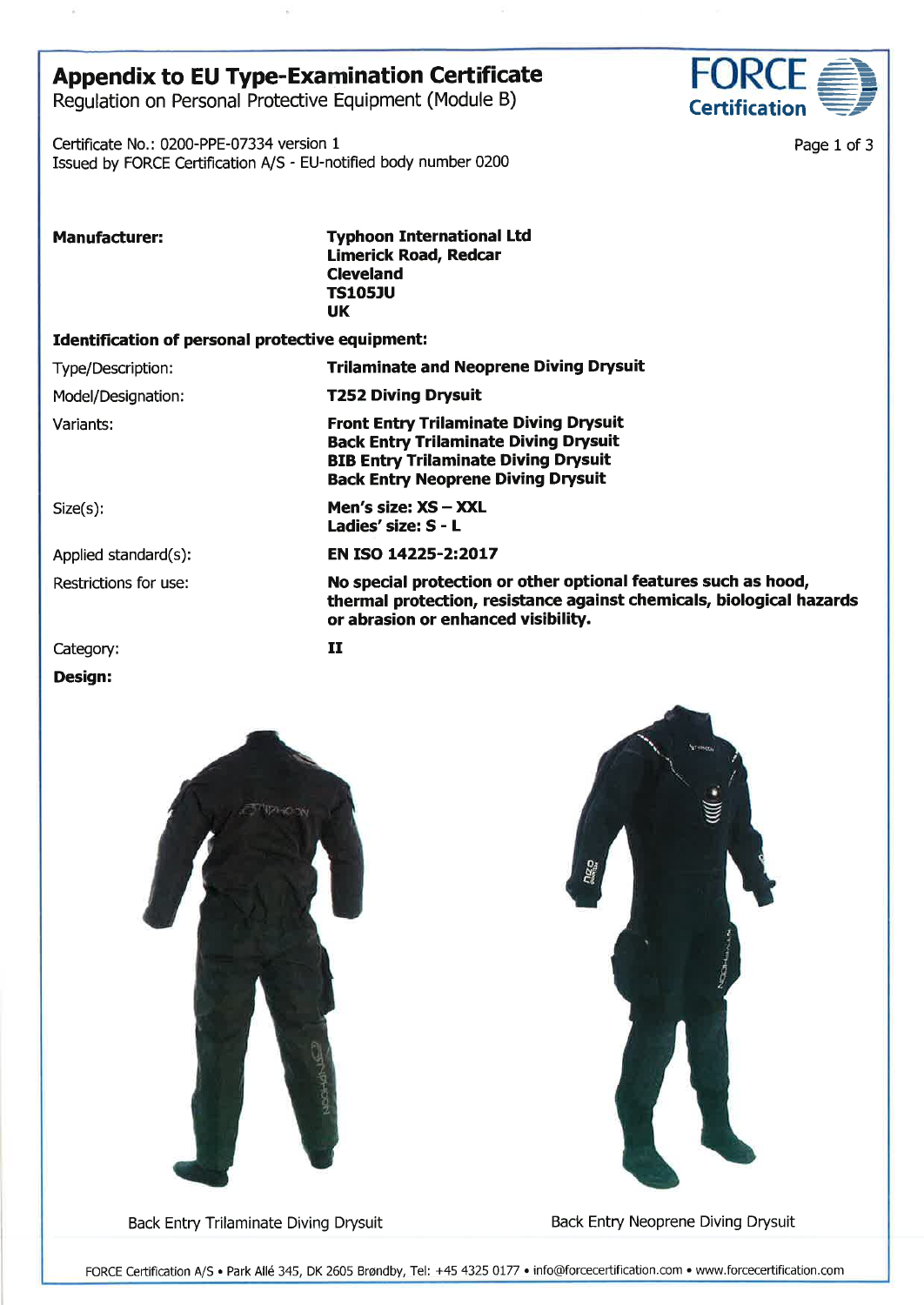# Appendix to EU Type-Examination Certificate

Regulation on Personal Protective Equipment (Module B)

Certificate No.: 0200-PPE-07334 version <sup>1</sup> Issued by FORCE Certification A/S - EU-notified body number 0200



Page 2 of 3

#### History:

| Issue/change:          | Certificate No.:         | Certificate ID: | Issue date: |
|------------------------|--------------------------|-----------------|-------------|
| - Original certificate | 0200-PPE-07334 version 1 | 07334           | 2019-10-04  |

#### Place(s) of Production:

| Final assembly            | Address                                                    |  |
|---------------------------|------------------------------------------------------------|--|
| Typhoon International Ltd | Limerick Road, Redcar<br>Cleveland<br><b>TS105JU</b><br>UK |  |

### Documentation for observance of relevant requirements stated in the applied standard(s):

| Test house                     | Report No.:        | Testing/Inspection of:     |
|--------------------------------|--------------------|----------------------------|
| - Fleetwood Testing Laboratory | NW/FTL/2995a       | Type testing               |
| - Fleetwood Testing Laboratory | JH/FTL/2995        | Test of fabrics            |
| - SATRA                        | SPC0276960/1842    | Dynamic puncture tear test |
| - Fleetwood Notified Body      | TI/19/1050/11/2995 | Reg 2016/425 certificate   |

**Partial conclusion:** The requirements stated in the applied standards are fulfilled for the relevant test clauses in EN ISO 14225-2:2017